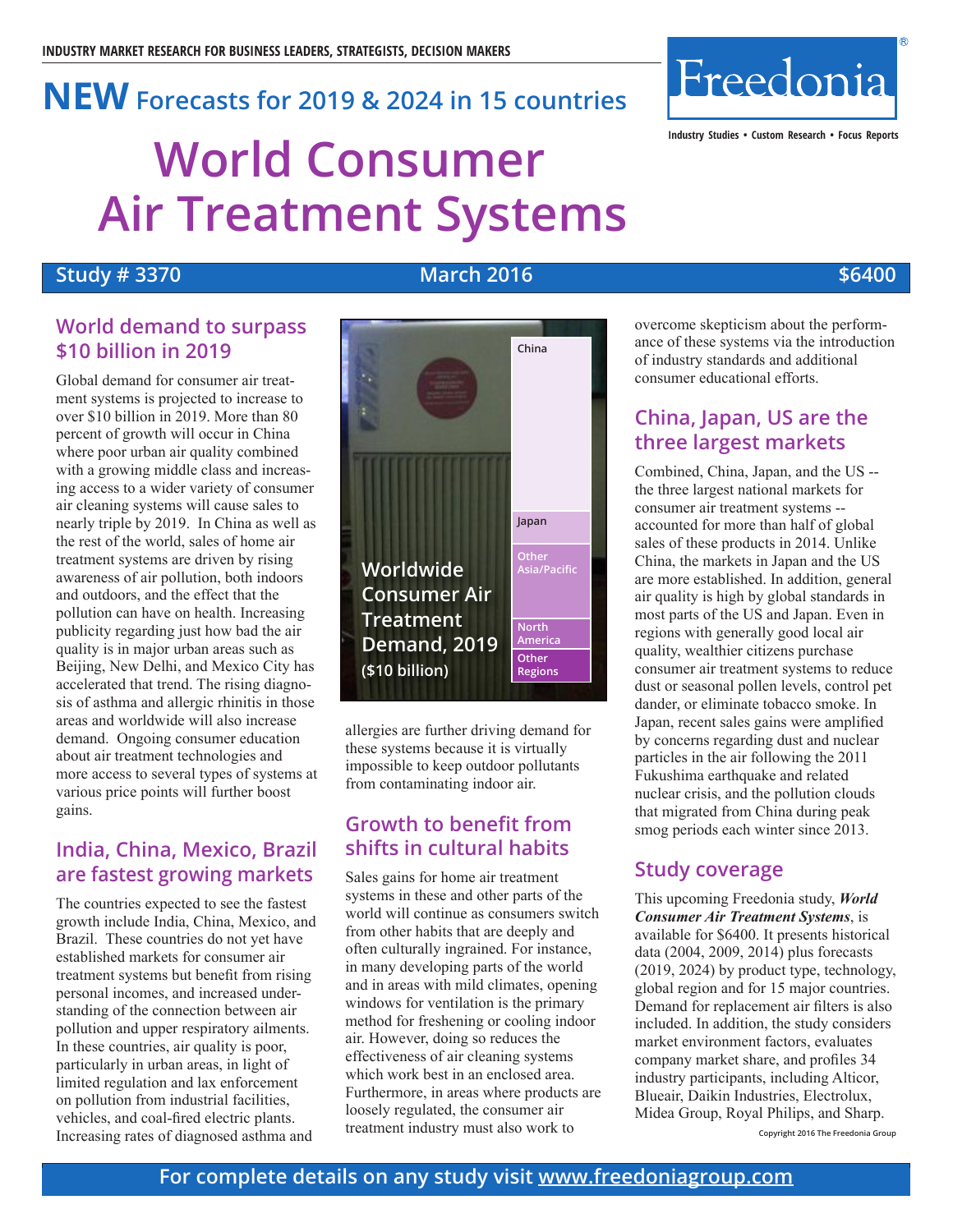# **Preliminary Table of Contents/ List of Tables & Charts**

#### **EXecutive Summary**

1 Summary Table

#### **MArket Environment**

- General World Economic Outlook Recent Historical Trends Macroeconomic Outlook World Fixed Investment World Demographic Outlook Population Households Urbanization Patterns World Residential Building Construction Activity New Housing Units Housing Stock Pricing Trends Environmental & Regulatory Issues LIST OF TABLES & CHARTS: **World Gross Domestic Product by Region** 2 World Population by Region
	- 3 World Households by Region
	-
	- 4 World Urban Population by Region 5 World Residential Building Construction
	- Expenditures by Region<br>6 World New Housing Units I
	- World New Housing Units by Region
	- 7 World Housing Stock by Region

#### **OVERVIEW**

- General Types
	- Whole-House
- Portable
- Aftermarket Components
- **Technology** 
	- Conventional Filtration
	- Electrostatic
- Ionization & Other
- LIST OF TABLES & CHARTS:
	- **World Consumer Air Treatment System**  Demand by Region
	- Cht World Consumer Air Treatment System Demand by Region, 2014
	- 2 World Consumer Air Treatment System Demand by Type
	- Cht World Consumer Air Treatment System Demand by Type, 2024
	- 3 World Whole-House Consumer Air Treatment System Demand
	- Cht World Whole-House Consumer Air Treatment System Demand by Region, 2014
	- 4 World Portable Consumer Air Treatment System Demand
	- Cht World Portable Consumer Air Treatment System Demand by Region, 2014
	- 5 World Demand for Aftermarket Components for Consumer Air Treatment Systems
	- Cht World Demand for Aftermarket Parts for Consumer Air Treatment System by Region, 2014
	- 6 World Consumer Air Treatment System Demand by Technology
	- Cht World Consumer Air Treatment System Demand by Technology, 2014
	- 7 World Conventional Filtration Consumer Air Treatment System Demand
	- Cht World Conventional Filtration Consumer Air Treatment System Demand by Region, 2014

# **NEW** *Industry Study with Forecasts for 2019 & 2024* **#3370 - World Consumer Air Purification**

- 8 World Electrostatic Consumer Air Treatment System Demand Cht World Electrostatic Consumer Air Treatment System Demand by Region, 2014 9 World Ionization & Other Consumer Air Treatment System Demand
- Cht World Ionization & Other Consumer Air Treatment System Demand by Region, 2014

 Tables for each country present historical demand data for 2004, 2009 & 2014 plus

- forecasts for 2019 & 2024 for the following:
- Market Environment for Consumer
- Air Treatment Systems
- Consumer Air Treatment System
- Demand by Type Consumer Air Treatment System
- 
- Demand by Technology
- ... plus key macroeconomic Indicators

# **NORTH AMERICA**

# General

- Consumer Air Treatment System Demand
- United States
- Canada
- Mexico
- LIST OF TABLES & CHARTS:
	- 1 North America: Market Environment for Consumer Air Treatment Systems
	- 2 North America: Consumer Air Treatment System Demand by Type & Technology
	- Cht North America Consumer Air Treatment
	- System Demand by Country, 2014 3-5 United States
- 6-8 Canada
- 9-11 Mexico

# **WESTERN EUROPE**

- General
- Consumer Air Treatment System Demand
- France
- **Germany**
- Italy
- Spain
- United Kingdom
- Other Western Europe
- LIST OF TABLES & CHARTS:
	- 1 Western Europe: Market Environment for Consumer Air Treatment Systems<br>2 Mestern Furone: Consumer Air Trea
	- Western Europe: Consumer Air Treatment System Demand by Type & Technology
	- Cht Western Europe Consumer Air Treatment System Demand by Country, 2014
	- 3-5 France<br>6-8 Germar
	- Germany<br>Italy
- $9 11$
- 12-14 Spain
- 15-17 United Kingdom
- 18-20 Other Western Europe

# **ASIA/PACIFIC**

**General** Consumer Air Treatment System Demand Australia China India

- Japan South Korea
- Other Asia/Pacific
- LIST OF TABLES & CHARTS:
	- 1 Asia/Pacific: Market Environment for Consumer Air Treatment Systems<br>2 Asia/Pacific: Consumer Air Treatment
	- Asia/Pacific: Consumer Air Treatment System Demand by Type & Technology
- Cht Asia/Pacific Consumer Air Treatment System Demand by Country, 2014
- 
- 3-5 Australia<br>6-8 China
- 6-8 China<br>9-11 India **India**
- 12-14 Japan
- 15-17 South Korea
- 18-20 Other Asia/Pacific

#### **OTHER REGIONS**

- Central & South America
	- Consumer Air Treatment System Demand Brazil
- Other Central & South America
- Eastern Europe

 3-5 Brazil

 11-13 Russia

General

 14-16 Other Eastern Europe

**INDUSTRY STRUCTURE**

Industry Composition Market Share Competitive Strategies Research & Development Mergers & Acquisitions Cooperative Agreements LIST OF TABLES & CHARTS:

**Company Profiles**

 Consumer Air Treatment System Demand Russia

 Air Treatment Systems 2 Central & South America: Consumer Air Treatment System Demand by Type & Technology

6-8 Other Central & South America<br>9 Eastern Europe: Market Enviro

 Market Environment for Consumer

Eastern Europe: Market Environment for Consumer Air Treatment Systems 10 Eastern Europe: Consumer Air Treatment System Demand by Type & Technology Cht Eastern Europe Consumer Air Treatment System Demand by Country, 2014

 17 Africa/Mideast: Market Environment for Consumer Air Treatment Systems<br>18 Africa/Mideast: Consumer Air Treatm Africa/Mideast: Consumer Air Treatment System Demand by Type & Technology Cht Africa/Mideast: Consumer Air Treatment System Demand by Country, 2014

1 World Consumer Air Treatment System Sales by Company, 2014 Cht World Consumer Air Treatment System Market Share by Company, 2014<br>2 Selected Acquisitions & Divestitures Selected Acquisitions & Divestitures 3 Selected Cooperative Agreements

 Other Eastern Europe Africa/Mideast

LIST OF TABLES & CHARTS: 1 Central & South America: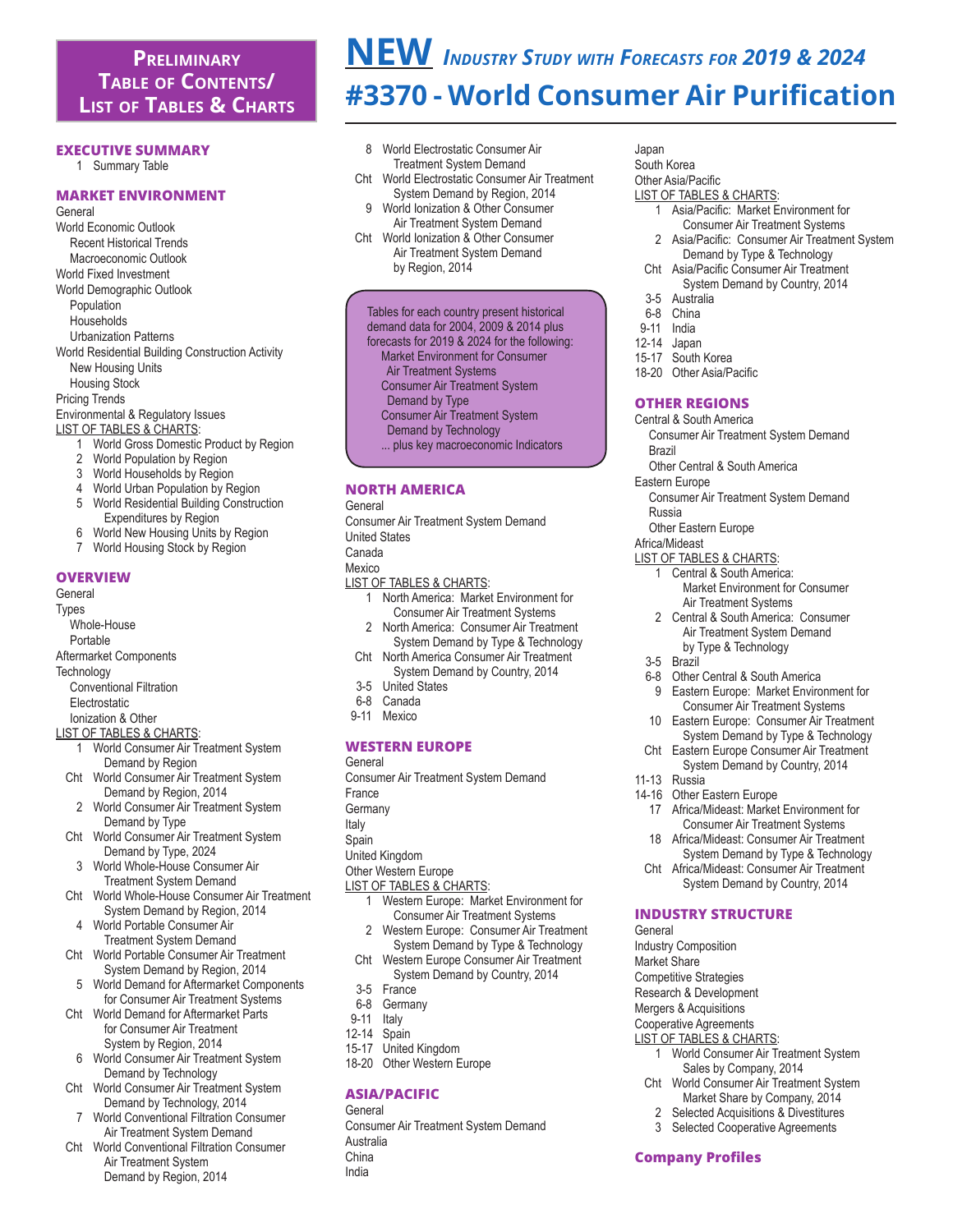

#### INDUSTRY MARKET RESEARCH: *BUSINESS INTELLIGENCE FOR BUSINESS LEADERS, STRATEGISTS, DECISION MAKERS*

# **This study can help you:**

- Determine your market & sales potential
- Learn more about industry competitors
- Assess new products & technologies
- Identify firms to merge with or acquire
- Complement your research & planning
- Gather data for presentations
- Confirm your own internal data
- Make better business decisions

# **COMPANY PROFILES**

Profiles 34 global industry competitors such as Alticor, Blueair, Daikin Industries, Electrolux, Midea Group, Royal Philips & Sharp

#### **asia/pacific**

Compared to many other countries, prices are very high in China. This is primarily because many of the systems available on the market are high value types. Additionally, many of the earliest air cleaner customers are foreigners working in the country and wealthy local people who can afford it. Furthermore, there is a greater level of consumer trust placed in the effectiveness of the more expensive versions supplied by foreign manufacturers, particularly in light of media investigations that showed several local brands did not clean the air as fast as advertised. However, that trust is likely to improve over time if industry standards for air cleaners are developed so that consumers can have greater confidence in the rate of air cleaning and the types of pollutants that the system can realistically remove from the air. Also, a growing number of locally based suppliers are entering the market and will likely exert pricing pressure as a competitive factor, targeting the lower range of price points, thus reducing average prices. In general, most of the foreign branded air cleaners are at the top of the price range and the local models are more likely to be on the lower end.

#### **TABLE VI-7**

| <b>CHINA:</b><br><b>CONSUMER AIR TREATMENT SYSTEM DEMAND BY TYPE</b>                                                                                                                           |      |      |      |                                                                                                                                      |      |  |  |  |
|------------------------------------------------------------------------------------------------------------------------------------------------------------------------------------------------|------|------|------|--------------------------------------------------------------------------------------------------------------------------------------|------|--|--|--|
| Item                                                                                                                                                                                           | 2004 | 2009 | 2014 | 2019                                                                                                                                 | 2024 |  |  |  |
| Households (millions)<br>\$ systems/household<br>China Consumer Air Treatment (mil \$)<br>Whole-House<br>Portable<br>\$/unit<br>Consumer Air Treatment Demand (000)<br>Whole-House<br>Portable |      |      |      | <b>SAMPLE TABLE</b><br><b>Presents historical</b><br>data (2004, 2009,<br>2014) as well as<br>Freedonia forecasts<br>for 2019 & 2024 |      |  |  |  |
| Copyright 2016 The Freedonia Group                                                                                                                                                             |      |      |      |                                                                                                                                      |      |  |  |  |

#### **north america**

and air cleaning technologies, they are more efficient on a stand-alone basis and are well suited to remove the most common types of household air contaminants

Systems that use ionization and other niche technologies as the primary treatment technology will generate faster growth through 2019, albeit from a much smaller base. Often, these systems are attractive in immature air treatment markets because they

purchases of replacer conventional filtration

# capacity. Additionall<br>purchases of replacer **SAMPLE TEXT** that are wiped clean  $\ell$  Explanations that support each supported in the longer run. In general, many of these other technologies are technologies are technologies are technologies are technologies are technologies are technologies are technologies are technologies are technol  $\frac{M_{\text{most}}}{M_{\text{most}}}$  effectively deployed table's numbers & projections

as the primary technology. Additionally, as consumers become more aware of the hazards of ozone generated as a byproduct or as a purposeful part of air cleaning, then tend to turn away from ionization, ozone .

| <b>TABLE VI-7</b>                                                                                                                                                                    |      |                                            |                 |                  |      |  |  |  |
|--------------------------------------------------------------------------------------------------------------------------------------------------------------------------------------|------|--------------------------------------------|-----------------|------------------|------|--|--|--|
| <b>MEXICO:</b><br><b>CONSUMER AIR TREATMENT SYSTEM DEMAND BY TECHNOLOGY</b><br>(million dollars)                                                                                     |      |                                            |                 |                  |      |  |  |  |
| Item                                                                                                                                                                                 | 2004 | 2009                                       | 2014            | 2019             | 2024 |  |  |  |
| Urban Population (mil persons)<br>\$ air systems/urban capita<br>Mexico Consumer Air Treatment Systems<br>Conventional Filtration<br>Electrostatic<br>Ionization & Other<br>% Mexico |      | <b>SAMPLE TABLE</b><br>with the aid of 114 | tables & charts | Data illustrated |      |  |  |  |
| North America Consumer Air Treatment                                                                                                                                                 |      |                                            |                 |                  |      |  |  |  |

Copyright 2016 The Freedonia Group

# **Freedonia's methods involve:**

- Establishing consistent economic & market forecasts
- Using input/output ratios, flow charts & other economic methods to quantify data
- Employing in-house analysts who meet stringent quality standards
- Interviewing key industry participants, experts & end users
- Researching a proprietary database that includes trade publications, government reports & corporate literature
- Accessing internal proprietary databases